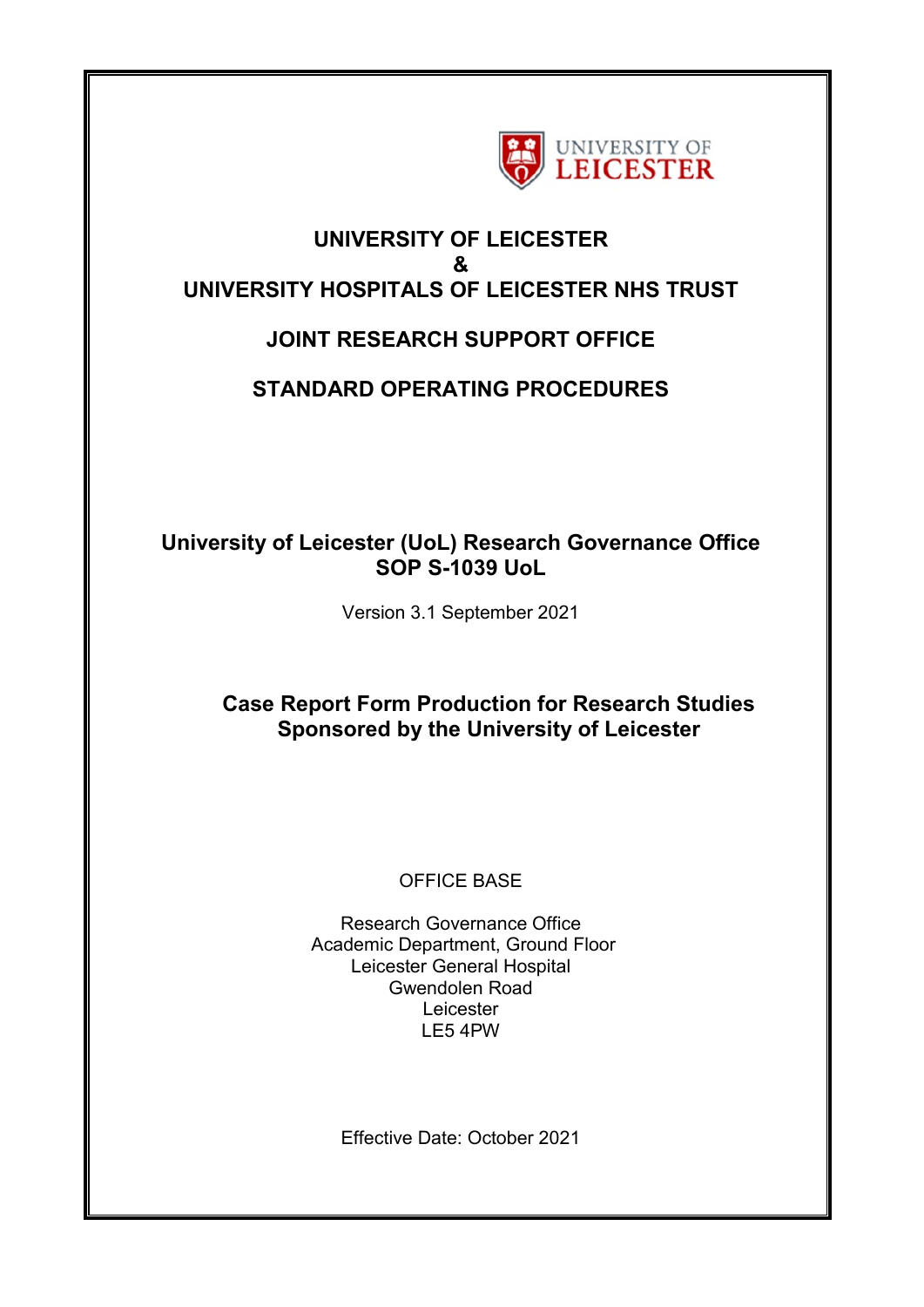**Standard Operating Procedure: SOP S-1039 UoL Case Report Form Production for Research Studies Sponsored by the University of Leicester The Research Governance Office** 



#### **1. INTRODUCTION**

The purpose of this SOP is to standardise the approach for designing Case Report Forms (CRFs) for research sponsored by the University of Leicester (UoL).

The UoL sponsors a wide range of research ranging from simple qualitative studies to complex highly regulated Clinical Trials of Investigational Medicinal Products (CTiMPs) and it is recognised that the CRF requirements will vary accordingly. The type of CRF used needs to be proportionate to the risk associated with the study and this will be determined during the Sponsor Risk Assessment process. Where possible the services of a Clinical Trial Unit (CTU) should be used for CRF (and database) production, however, the principles of CRF design are the same irrespective of the complexity or size of the study.

#### **2. SCOPE**

This SOP applies to all research studies sponsored by the UoL.

#### **3. DEFINITION**

The data collection tool or CRF may be a paper CRF (pCRF) which can be a very simple paper document ranging from one page to a folder of pages. It may also be a computer application where the data are entered into an electronic case report form (eCRF), which is commonly in a web based portal system or, less frequently on a standalone computer/laptop. The type of CRF used will vary according to the requirements of each individual study. The Chief Investigator in collaboration with the Sponsor will need to decide which system is most suitable for each particular trial. More information on the specifications for eCRFs can be found in the Data Management SOP, SOP S-1036 UoL.

#### **4. CRF DESIGN**

CRF design must be guided by the requirements of the protocol and the planned statistical analysis of the trial data. This principle remains the same whether the CRF is in paper or electronic format. The CRF needs to be appropriately structured with each study visit clearly defined. A CRF template is available for use and includes all potentially required fields (Appendix 1). Guidance for CRF design is given in Appendix 2.

The following would be considered key elements for a CRF (some may not be applicable – this depends on the type of trial):

- *Field for unambiguous subject identity code on each page*
- *Field for visit date on each page*
- *Field per visit for initials of person completing CRF*
- *Screening and baseline visit(s)* 
	- o *Subject demography*
	- o *Disease characteristics of the subject*
	- o *Medical and medication history and physical examination*
	- o *Data used to assess eligibility (list of inclusion and exclusion criteria)*
	- o *Confirmation of eligibility with a space for CI / PI signature to confirm eligibility (or medically qualified delegate)\**
	- o *Initial data for the primary and secondary endpoints*
- *Subject randomisation*
- *Trial visits* 
	- o *During and post-treatment data for the primary and secondary endpoints*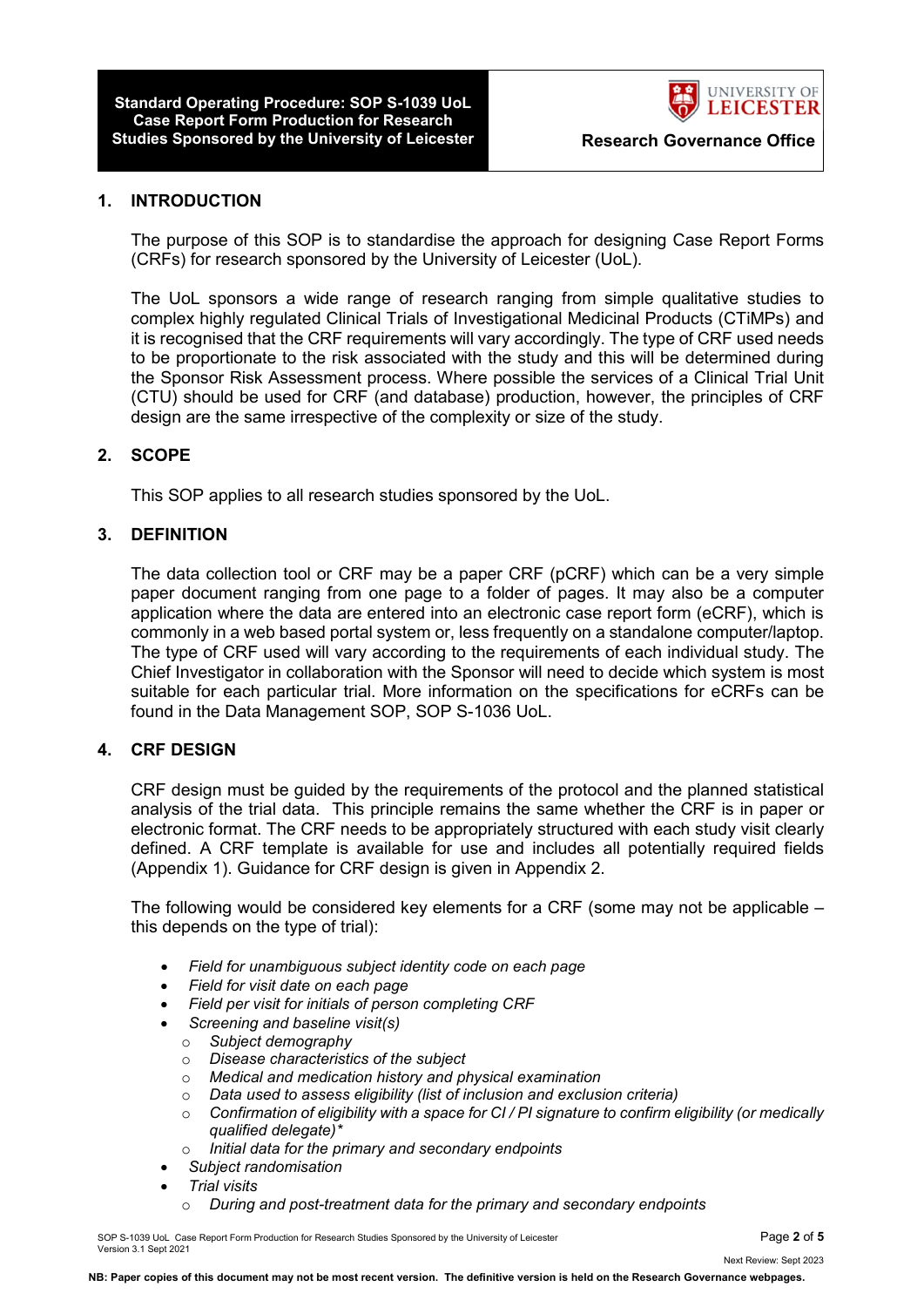- o *Data to assess compliance with the protocol and the (IMP) treatment regimen*
- o *Exploratory or health outcome data not related to the main end-points*  o *Safety data*
- *Final visit (trial completion/withdrawal)*
- *Adverse events*
- *Concomitant medications and other interventions*
- *Serious adverse events forms*
- *Field for the signature indicating approval of the final data by the CI or PI*

\* For Clinical Trials of Investigational Medicinal Products (CTiMPs) where any eligibility are confirmed there must be evidence of who performed this confirmation to verify that the final decision to enter a subject into a trial was made by a medically qualified doctor. This must be reflected in the Delegation of Authority and Signature Log.

#### **4.1 Timing**

CRF design can be performed simultaneously with the development of the protocol or following finalisation of the protocol. Whichever approach is used, there should be a process in place for adequate version control during the drafting process and once the CRF is finalised. The CRF needs to be reviewed by the sponsor and finalised prior to the study site initiation visit.

#### **4.2 Amendments to the CRF post-finalisation**

Often, during a study a protocol amendment may be required and as a result, changes to the CRF (and database) may be necessary. It is expected that where this applies, amendments to the database and CRF are made during the approval process for amendments and the Sponsor informed. All changes must be version controlled.

#### **5. CRF REVIEW AND APPROVAL**

The CRF should be designed with detailed reference to the protocol capturing all, and only, the information required by it. Appropriate personnel, including the person who will be analysing the data, should review the CRF to ensure that:

a) the appropriate data are being collected and

b) that the data are consistent with the trial protocol.

Reviews must be retained and evidenced within the Trial Master File.

The CRF does not need to be a signed document, however, it is recommended that there is documented evidence of approval of the final version (and any amendments) by relevant personnel to ensure that it is fit to collect the data required so that the objectives of the study are met.

For CTIMP studies, Sponsor green light will not be given until the CRF is finalised.

#### **6. CRF COMPLETION GUIDELINES**

For large, complex or multi-centre trials it may be useful to compile a CRF completion guideline which would typically include advice on:

- Date format and partial dates
- Time format and unknown times
- Rounding conventions
- Trial specific interpretation of data fields
- Entry requirements for concomitant medications (generic or branded names)
- Which forms to complete when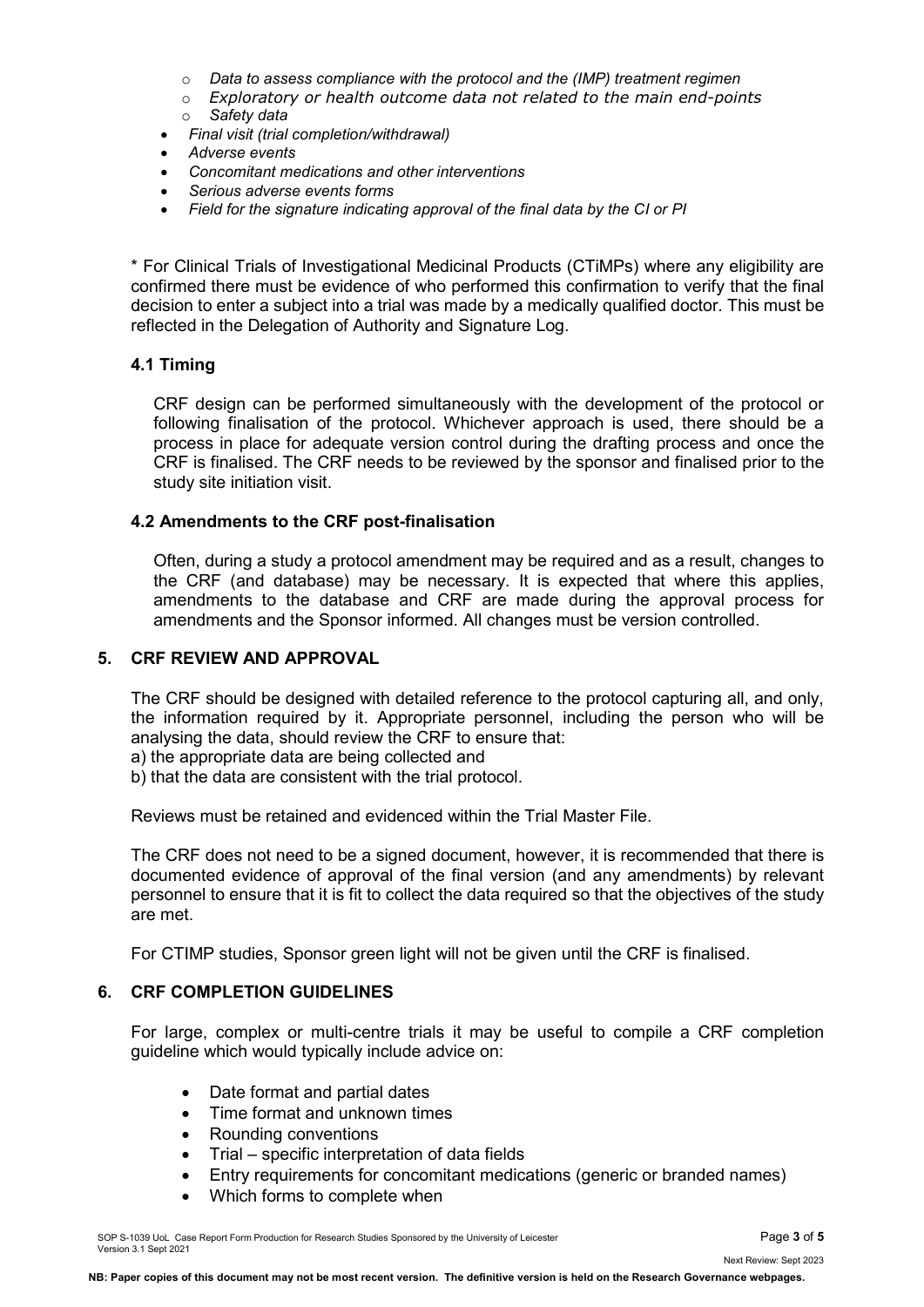- What to do in certain scenarios, for example when a subject withdraws from the trial
- Missing/incomplete data
- Completing SAEs and reporting SAEs
- Repeat laboratory tests
- Protocol and GCP non-compliances.

### **7. SOURCE DATA**

All clinical Trial information should be recorded, handled and stored in a way that allows its accurate reporting, interpretation and verification and applies to all types of records, irrespective of the type of media used.

While the CRF is normally used for transcribing data from the source data, there may be circumstances where the CRF has data directly recorded onto it, meaning that at least part of the CRF is a source document. In these circumstances such data should be listed as source data in the trial protocol and Source Data Agreement (see Appendix 4 to SOP S-1007 UoL).

A copy of an original record (irrespective of the type of media used) should be certified to have the same information as the original.

#### **8. DATA RECORDING TOOLS FOR TRIAL SUBJECTS**

Occasionally data are entered by the trial subjects themselves (or their carers) into paper or electronic diaries/self-assessment questionnaires. Where this is the case it is recommended that diaries are designed to facilitate data collection by taking into account possible infirmities of the subjects, such as difficulty in writing or eyesight problems. The recorded data may have a high level of importance – for example, they may be an end-point for a trial recording pain or asthma symptoms. This will be identified at the risk assessment stage. Consideration must be given to the importance of the subject recorded data and appropriate control processes implemented to ensure the robustness of the data.

If paper diary data are to be entered into a database by a separate data management facility, the diaries must be checked to ensure there are no subject identifiers present prior to removal from the investigator site and a copy should be retained by the investigator.

#### **9. WORKSHEETS AND CRFS**

There are situations where trial-specific observations or tests are not performed routinely on site and therefore to avoid missing data use of a worksheet may be warranted. This may be particularly important for studies with high throughput and/or time-dependent data requirements such as vital signs in an intensive therapy unit setting. In these instances the worksheets should be version controlled to ensure they are updated in line with any amendments to the protocol (e.g. eligibility criteria, additional data points). When worksheets are used as source data they must be retained and filed with patient notes.

#### **10. RESPONSIBILITIES**

| <b>Responsibility Undertaken by</b> |                   |                                                       | Activity                                                                                                        |
|-------------------------------------|-------------------|-------------------------------------------------------|-----------------------------------------------------------------------------------------------------------------|
|                                     | Sponsor/CI        | Research<br>Governance<br>Manager or<br>delegate & CI | Decide and document what type of CRF will be appropriate<br>during the Sponsor Risk Assessment/ Sponsor Review. |
|                                     | CI or<br>delegate | CI or delegate                                        | Design the CRF in accordance with the protocol<br>specifications.                                               |

SOP S-1039 UoL Case Report Form Production for Research Studies Sponsored by the University of Leicester Page **4** of **5** Version 3.1 Sept 2021

Next Review: Sept 2023

**NB: Paper copies of this document may not be most recent version. The definitive version is held on the Research Governance webpages.**